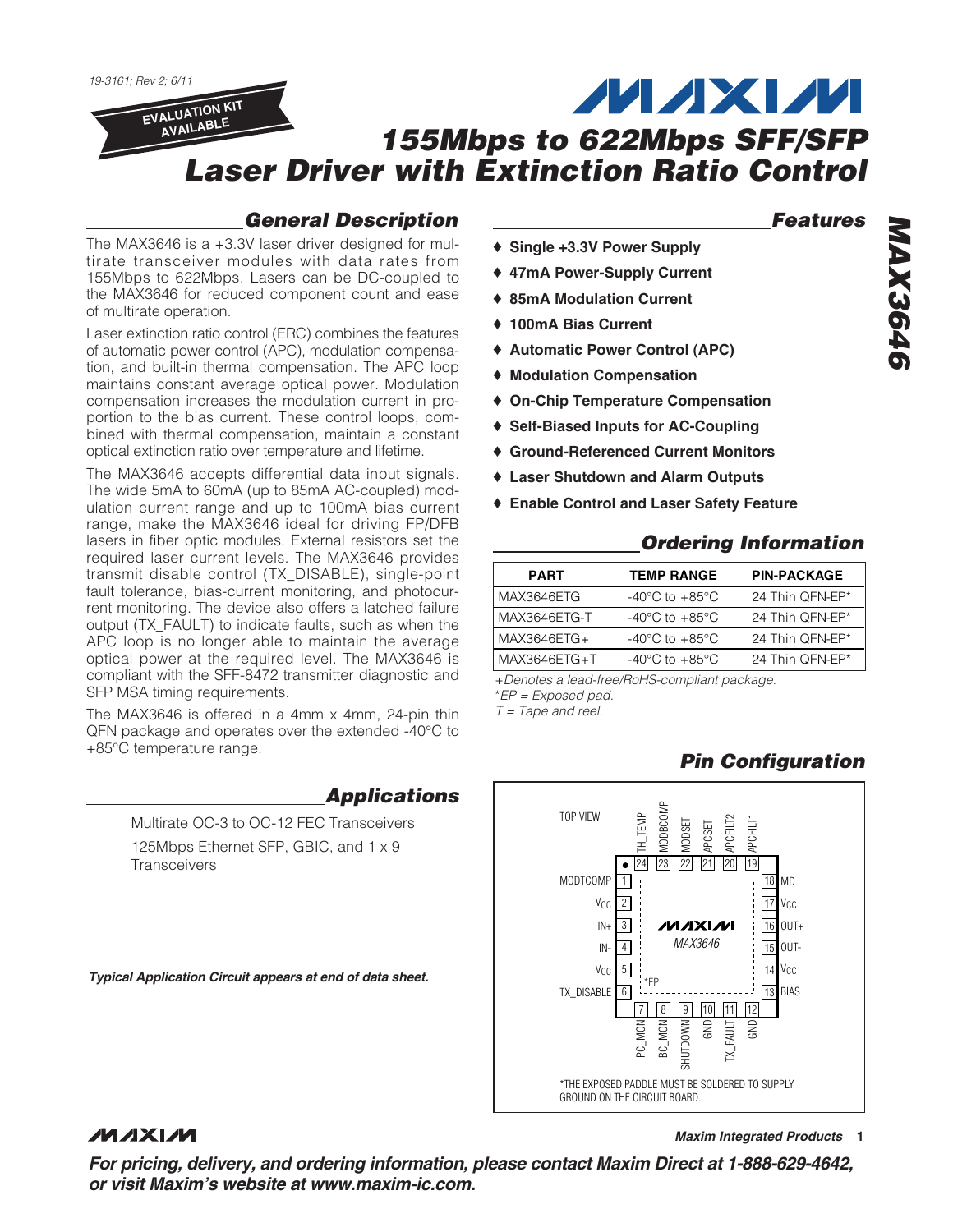#### **ABSOLUTE MAXIMUM RATINGS**

Supply Voltage VCC...............................................-0.5V to +6.0V IN+, IN-, TX\_DISABLE, TX\_FAULT, SHUTDOWN, BC\_MON, PC\_MON, APCFILT1, APCFILT2, MD, TH\_TEMP, MODTCOMP, MODBCOMP, MODSET, and APCSET Voltage.............-0.5V to  $(V_{CC} + 0.5V)$ OUT+, OUT-, BIAS Current.............................-20mA to +150mA Continuous Power Dissipation  $(T_A = +70^{\circ}C)$ 24-Pin TQFN (derate 27.8mW/°C above +70°C) .......2222mW

| Operating Junction Temperature Range55°C to +150°C |  |
|----------------------------------------------------|--|
| Lead Temperature (soldering, 10s)+300°C            |  |
| Soldering Temperature (reflow)                     |  |
|                                                    |  |
|                                                    |  |
|                                                    |  |

Stresses beyond those listed under "Absolute Maximum Ratings" may cause permanent damage to the device. These are stress ratings only, and functional operation of the device at these or any other conditions beyond those indicated in the operational sections of the specifications is not implied. Exposure to absolute maximum rating conditions for extended periods may affect device reliability.

## **ELECTRICAL CHARACTERISTICS**

(V<sub>CC</sub> = +2.97V to +3.63V, T<sub>A</sub> = -40°C to +85°C. Typical values are at V<sub>CC</sub> = +3.3V, I<sub>BIAS</sub> = 60mA, I<sub>MOD</sub> = 60mA, T<sub>A</sub> = +25°C, unless otherwise noted.) (Notes 1, 2)

| <b>PARAMETER</b>                    | <b>SYMBOL</b>         | <b>CONDITIONS</b>                                          |                              | <b>MIN</b>   | <b>TYP</b> | <b>MAX</b>                 | <b>UNITS</b> |
|-------------------------------------|-----------------------|------------------------------------------------------------|------------------------------|--------------|------------|----------------------------|--------------|
| <b>POWER SUPPLY</b>                 |                       |                                                            |                              |              |            |                            |              |
| <b>Supply Current</b>               | Icc                   | (Note 3)                                                   |                              |              | 47         | 60                         | mA           |
| Power-Supply Noise Rejection        | <b>PSNR</b>           | $f \le 1$ MHz, 100mA <sub>P-P</sub> (Note 4)               |                              |              | 33         |                            | dB           |
| <b>I/O SPECIFICATIONS</b>           |                       |                                                            |                              |              |            |                            |              |
| Differential Input Swing            | $V_{ID}$              | DC-coupled, Figure 1                                       |                              | 0.2          |            | 2.4                        | $V_{P-P}$    |
| Common-Mode Input                   | <b>V<sub>CM</sub></b> |                                                            |                              | 1.7          |            | $V_{CC}$ -<br>$V_{ID}$ / 4 | $\vee$       |
| <b>LASER BIAS</b>                   |                       |                                                            |                              |              |            |                            |              |
| Bias-Current-Setting Range          |                       |                                                            |                              | $\mathbf{1}$ |            | 100                        | mA           |
| <b>Bias Off Current</b>             |                       | $TX_DISABLE = high$                                        |                              |              |            | 0.1                        | mA           |
| <b>Bias-Current Monitor Ratio</b>   |                       | <b>IBIAS / BC_MON</b>                                      |                              | 62           | 76         | 90                         | mA/mA        |
| <b>LASER MODULATION</b>             |                       |                                                            |                              |              |            |                            |              |
| Modulation Current-Setting<br>Range | <b>IMOD</b>           | (Note 5)                                                   |                              | 5            |            | 85                         | mA           |
| Output Edge Speed                   |                       | 20% to 80%<br>$5mA \leq I_{MOD} \leq 85mA$<br>(Notes 6, 7) |                              |              | 100        | 200                        | ps           |
| Output Overshoot/Undershoot         |                       | (Note 7)                                                   |                              |              | ±6         |                            | $\%$         |
| Random Jitter                       |                       | (Notes 6, 7)                                               |                              |              | 1.1        | 2.5                        | <b>PSRMS</b> |
|                                     |                       | 622Mbps, 5mA ≤ I <sub>MOD</sub> ≤ 85mA                     |                              |              | 24         | 46                         |              |
| Deterministic Jitter (Notes 6, 8)   |                       | 155Mbps, 5mA ≤ I <sub>MOD</sub> ≤ 85mA                     |                              |              | 45         | 100                        | psp-p        |
| Modulation-Current Temperature      |                       |                                                            | $5mA \leq MOD \leq 10mA$     |              | ±175       | ±600                       | ppm/°C       |
| Stability                           |                       | (Note 6)<br>$10mA < I_{MOD} \leq 85mA$                     |                              |              | ±125       | ±480                       |              |
| Modulation-Current-Setting Error    |                       | $15\Omega$ load,                                           | $5mA \leq I_{MOD} \leq 10mA$ |              |            | ±20                        | $\%$         |
|                                     |                       | $T_A = +25$ °C                                             | $10mA < I_{MOD} \leq 85mA$   |              |            | ±15                        |              |
| <b>Modulation Off Current</b>       |                       | $TX$ DISABLE = high                                        |                              |              |            | 0.1                        | mA           |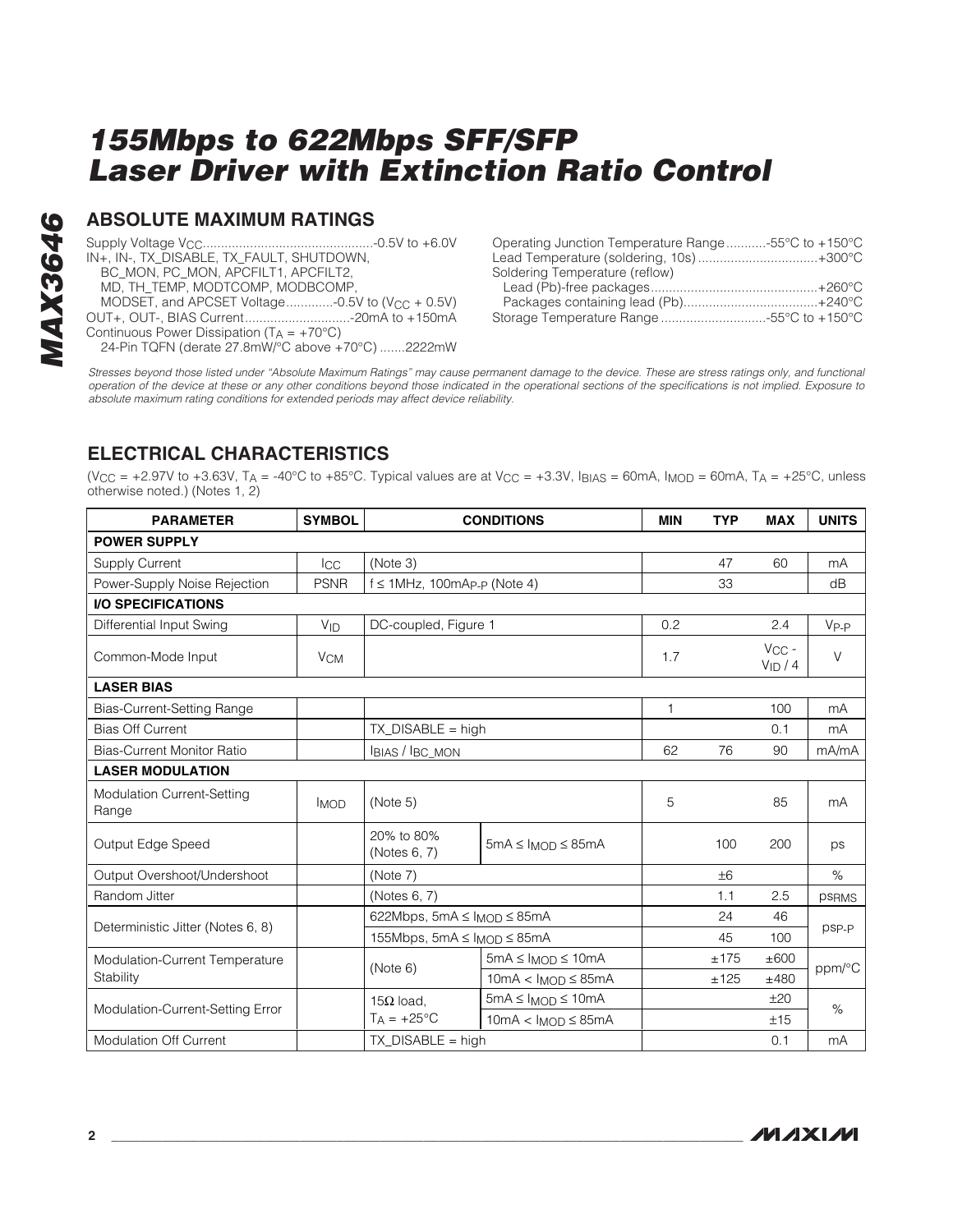## **ELECTRICAL CHARACTERISTICS (continued)**

(V<sub>CC</sub> = +2.97V to +3.63V, T<sub>A</sub> = -40°C to +85°C. Typical values are at V<sub>CC</sub> = +3.3V, I<sub>BIAS</sub> = 60mA, I<sub>MOD</sub> = 60mA, T<sub>A</sub> = +25°C, unless otherwise noted.) (Notes 1, 2)

| <b>PARAMETER</b>                                         | <b>SYMBOL</b>   | <b>CONDITIONS</b>                                                                                           | <b>MIN</b>     | <b>TYP</b> | <b>MAX</b> | <b>UNITS</b>          |
|----------------------------------------------------------|-----------------|-------------------------------------------------------------------------------------------------------------|----------------|------------|------------|-----------------------|
| <b>AUTOMATIC POWER AND EXTINCTION RATIO CONTROLS</b>     |                 |                                                                                                             |                |            |            |                       |
| Monitor-Diode Input Current<br>Range                     | <b>IMD</b>      | Average current into the MD pin                                                                             | 18             |            | 1500       | μA                    |
| MD Pin Voltage                                           |                 |                                                                                                             |                |            | 1.4        | $\vee$                |
| <b>MD Current Monitor Ratio</b>                          |                 | IMD / IPC_MON                                                                                               | 0.85           | 0.93       | 1.15       | mA/mA                 |
| APC Loop Time Constant                                   |                 | CAPC FILT = $0.01\mu$ F, $\Delta I_{MD}$ / $\Delta I_{BIAS} = 1/70$                                         |                | 3.3        |            | $\mu s$               |
| <b>APC Setting Stability</b>                             |                 | (Note 6)                                                                                                    |                | ±100       | ±480       | ppm/°C                |
| <b>APC Setting Accuracy</b>                              |                 | $T_A = +25$ °C                                                                                              |                |            | ±15        | $\%$                  |
| <b>IMOD Compensation-Setting</b><br>Range by Bias        | K               | $K = \Delta I$ MOD / $\Delta I$ BIAS                                                                        | $\mathbf 0$    |            | 1.5        | mA/mA                 |
| <b>IMOD Compensation-Setting</b><br>Range by Temperature | <b>TC</b>       | $TC = \Delta I_{MOD} / \Delta T$ (Note 6)                                                                   | $\Omega$       |            | 1.0        | $mA$ <sup>o</sup> $C$ |
| Threshold-Setting Range for<br>Temperature Compensation  | T <sub>TH</sub> | (Note 6)                                                                                                    | $+10$          |            | $+60$      | $\rm ^{\circ}C$       |
| <b>LASER SAFETY AND CONTROL</b>                          |                 |                                                                                                             |                |            |            |                       |
| Bias and Modulation Turn-Off<br>Delay                    |                 | $C_{\text{APC\_FILT}} = 0.01 \mu\text{F}, \Delta I_{\text{MD}} / \Delta I_{\text{BIAS}} = 1/80$<br>(Note 6) |                |            | 5          | $\mu s$               |
| Bias and Modulation Turn-On<br>Delay                     |                 | CAPC FILT = $0.01\mu$ F, $\Delta I_{MD}$ / $\Delta I_{BIAS}$ = 1/80<br>(Note 6)                             |                |            | 600        | $\mu s$               |
| Threshold Voltage at Monitor Pins                        | <b>VREF</b>     | Figure 5                                                                                                    | 1.14           | 1.3        | 1.39       | $\vee$                |
| <b>INTERFACE SIGNALS</b>                                 |                 |                                                                                                             |                |            |            |                       |
| TX_DISABLE Input High                                    | $V_{\text{HI}}$ |                                                                                                             | 2.0            |            |            | $\vee$                |
| TX_DISABLE Input Low                                     | V <sub>LO</sub> | $R$ PULL = 45k $\Omega$ (typical)                                                                           |                |            | 0.8        | $\vee$                |
| TX_DISABLE Input Current                                 |                 | $VH1 = VCC$                                                                                                 |                |            | 15         | μA                    |
|                                                          |                 | $VLO = GND$                                                                                                 |                | $-70$      | $-140$     |                       |
| TX FAULT Output Low                                      |                 | Sinking 1mA, open collector                                                                                 |                |            | 0.4        | $\vee$                |
| Shutdown Output High                                     |                 | Sourcing 100µA                                                                                              | $V_{CC}$ - 0.4 |            |            | $\vee$                |
| Shutdown Output Low                                      |                 | Sinking 100µA                                                                                               |                |            | 0.4        | $\vee$                |

**Note 1:** AC characterization is performed using the circuit in Figure 2 using a PRBS  $2^{23}$  - 1 or equivalent pattern.

**Note 2:** Specifications at -40°C are guaranteed by design and characterization.

**Note 3:** Excluding IBIAS and IMOD. Input data is AC-coupled. TX\_FAULT open, SHUTDOWN open.

Note 4: Power-supply noise rejection (PSNR) = 20log<sub>10</sub>(V<sub>noise (on VCC</sub>) / ΔV<sub>OUT</sub>). V<sub>OUT</sub> is the voltage across the 15Ω load when IN+ is high.

**Note 5:** The minimum required voltage at the OUT+ and OUT- pins is +0.75V.

**Note 6:** Guaranteed by design and characterization.

**Note 7:** Tested with 00001111 pattern at 622Mbps.

**Note 8:** DJ includes pulse-width distortion (PWD).

$$
N\setminus N\setminus N\setminus N
$$

**MAX3646 MAX3646**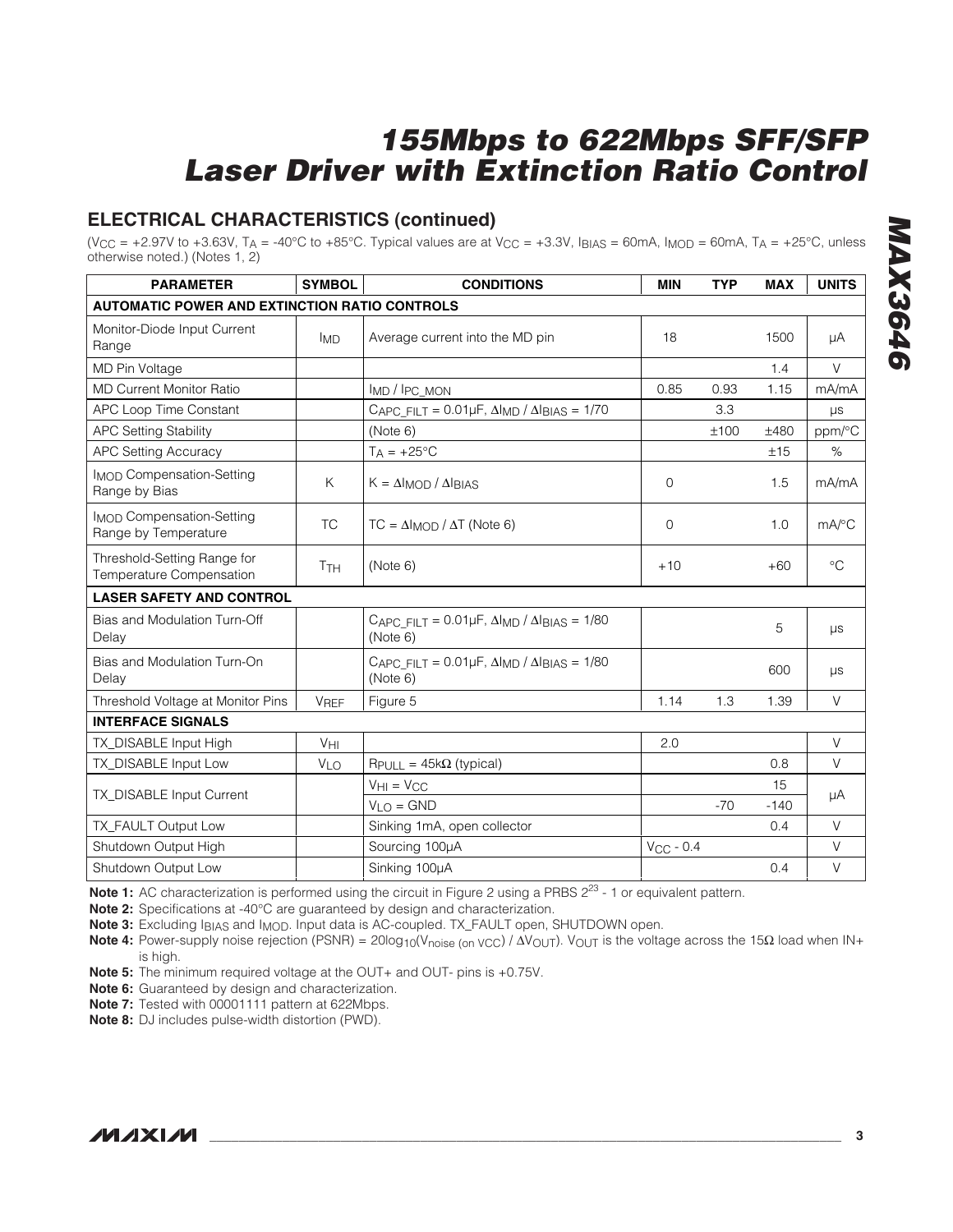## **Typical Operating Characteristics**

 $(V_{CC} = +3.3V, C_{APC} = 0.01\,\mu$ F, I<sub>BIAS</sub> = 20mA, I<sub>MOD</sub> = 30mA, T<sub>A</sub> =  $+25^{\circ}$ C, unless otherwise noted.)



**MAXM** 

**4 \_\_\_\_\_\_\_\_\_\_\_\_\_\_\_\_\_\_\_\_\_\_\_\_\_\_\_\_\_\_\_\_\_\_\_\_\_\_\_\_\_\_\_\_\_\_\_\_\_\_\_\_\_\_\_\_\_\_\_\_\_\_\_\_\_\_\_\_\_\_\_\_\_\_\_\_\_\_\_\_\_\_\_\_\_\_\_**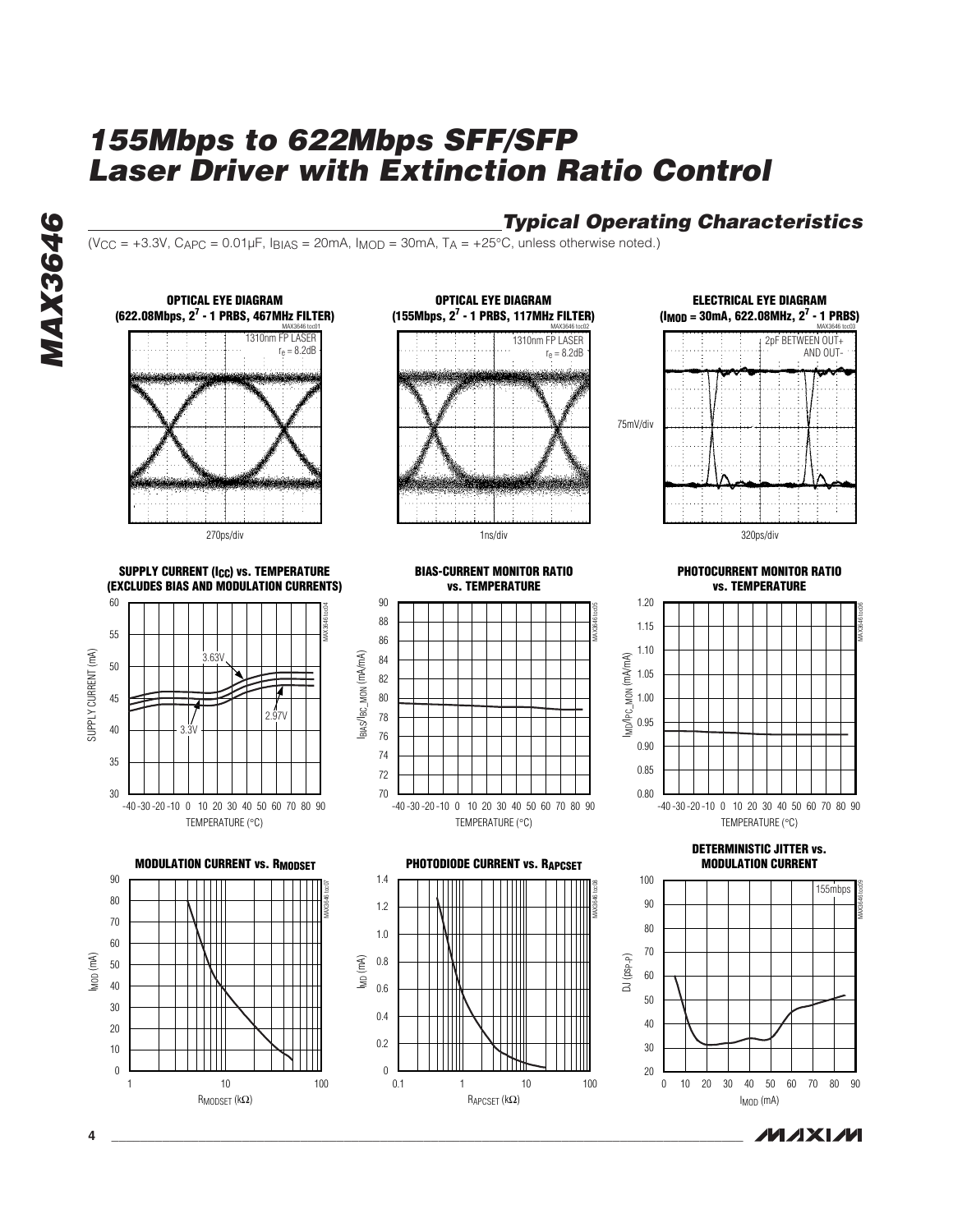## **Typical Operating Characteristics (continued)**

 $(V_{CC} = +3.3V, C_{APC} = 0.01 \mu F, I_{BIAS} = 20 mA, I_{MOD} = 30 mA, T_A = +25°C, unless otherwise noted.)$ 



400ns/div

**MAX3646 MAX3646** 

**MAXM** 

20ns/div

40ms/div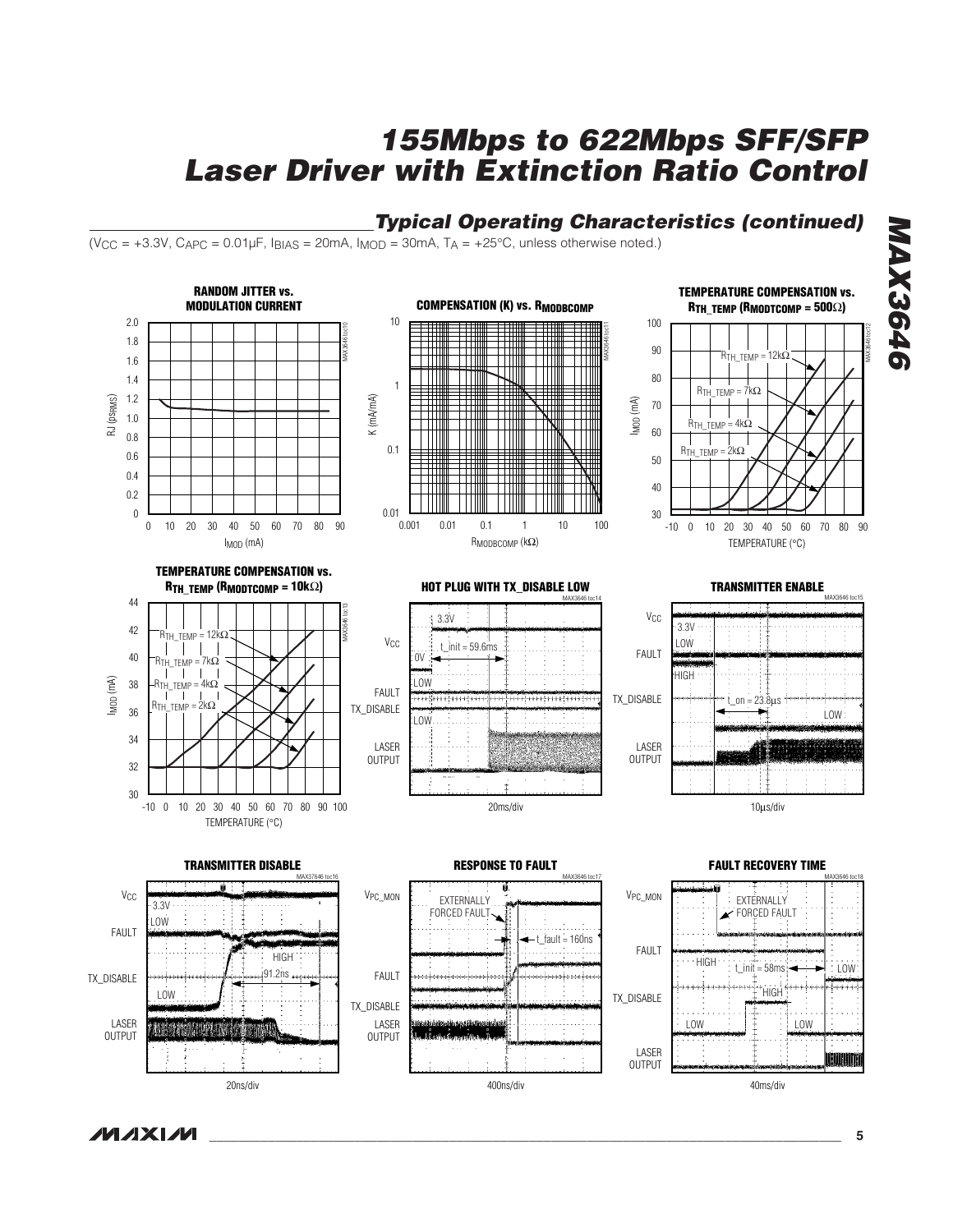## **Pin Description**

| <b>PIN</b>     | <b>NAME</b>     | <b>FUNCTION</b>                                                                                                                                                                                                                            |
|----------------|-----------------|--------------------------------------------------------------------------------------------------------------------------------------------------------------------------------------------------------------------------------------------|
| 1              | <b>MODTCOMP</b> | Modulation-Current Compensation from Temperature. A resistor at this pin sets the temperature<br>coefficient of the modulation current when above the threshold temperature. Leave open for zero<br>temperature compensation.              |
| 2, 5, 14, 17   | $V_{CC}$        | +3.3V Supply Voltage                                                                                                                                                                                                                       |
| 3              | $IN +$          | Noninverted Data Input                                                                                                                                                                                                                     |
| $\overline{4}$ | IN-             | Inverted Data Input                                                                                                                                                                                                                        |
| 6              | TX_DISABLE      | Transmitter Disable, TTL. Laser output is disabled when TX_DISABLE is asserted high or left<br>unconnected. The laser output is enabled when this pin is asserted low.                                                                     |
| $\overline{7}$ | PC_MON          | Photodiode-Current Monitor Output. Current out of this pin develops a ground-referenced voltage<br>across an external resistor that is proportional to the monitor diode current.                                                          |
| 8              | BC_MON          | Bias-Current Monitor Output. Current out of this pin develops a ground-referenced voltage across<br>an external resistor that is proportional to the bias current.                                                                         |
| 9              | <b>SHUTDOWN</b> | Shutdown Driver Output. Voltage output to control an external transistor for optional shutdown<br>circuitry.                                                                                                                               |
| 10, 12         | <b>GND</b>      | Ground                                                                                                                                                                                                                                     |
| 11             | TX_FAULT        | Open-Collector Transmit Fault Indicator (Table 1)                                                                                                                                                                                          |
| 13             | <b>BIAS</b>     | Laser Bias-Current Output                                                                                                                                                                                                                  |
| 15             | OUT-            | Inverted Modulation-Current Output. IMOD flows into this pin when input data is low.                                                                                                                                                       |
| 16             | $OUT+$          | Noninverted Modulation-Current Output. IMOD flows into this pin when input data is high.                                                                                                                                                   |
| 18             | <b>MD</b>       | Monitor Photodiode Input. Connect this pin to the anode of a monitor photodiode. A capacitor to<br>ground is required to filter the high-speed AC monitor photocurrent.                                                                    |
| 19             | APCFILT1        | Connect a capacitor (CAPC) between pin 19 (APCFILT1) and pin 20 (APCFILT2) to set the dominant<br>pole of the APC feedback loop.                                                                                                           |
| 20             | APCFILT2        | (See Pin 19)                                                                                                                                                                                                                               |
| 21             | <b>APCSET</b>   | A resistor connected from this pin to ground sets the desired average optical power. The total<br>capacitive load at the APCSET pin should be no more than 10pF. Minimize metal resistance for<br>ground connections.                      |
| 22             | <b>MODSET</b>   | A resistor connected from this pin to ground sets the desired constant portion of the modulation<br>current. The total capacitive load at the MODSET pin should be no more than 10pF. Minimize<br>metal resistance for ground connections. |
| 23             | <b>MODBCOMP</b> | Modulation-Current Compensation from Bias. Couples the bias current to the modulation current.<br>Mirrors IBIAS through an external resistor. Leave open for zero-coupling.                                                                |
| 24             | TH_TEMP         | Threshold for Temperature Compensation. A resistor at this pin programs the temperature above<br>which compensation is added to the modulation current.                                                                                    |
|                | EP              | Exposed Pad. Solder the exposed pad to the circuit board ground for specified thermal and<br>electrical performance.                                                                                                                       |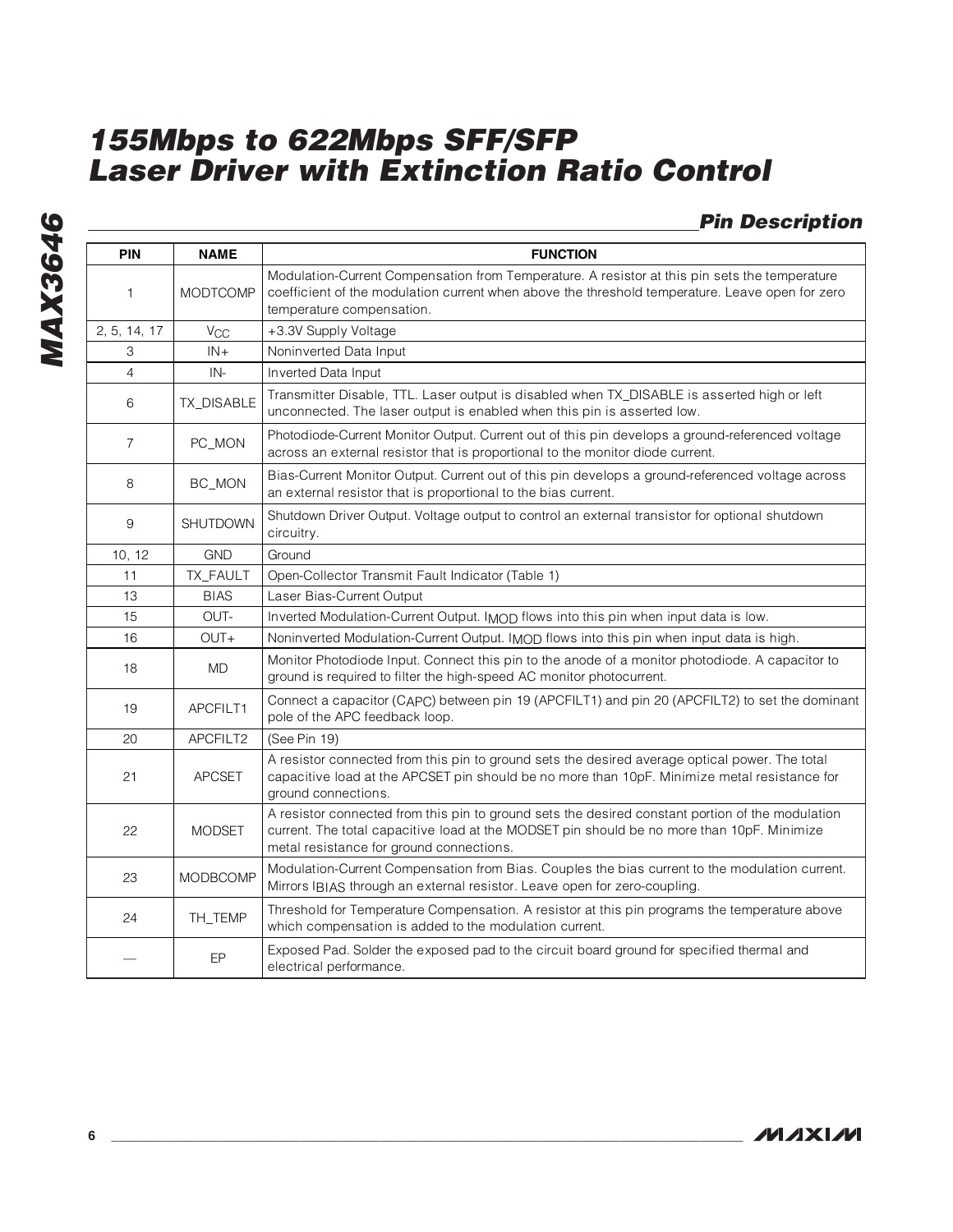



Figure 1. Required Input Signal and Output Polarity

Figure 2. Test Circuit for Characterization



Figure 3. Supply Filter

## **Detailed Description**

The MAX3646 laser driver consists of three main parts: a high-speed modulation driver, biasing block with ERC, and safety circuitry. The circuit design is optimized for high-speed, low-voltage (+3.3V) operation (Figure 4).

#### **High-Speed Modulation Driver**

The output stage is composed of a high-speed differential pair and a programmable modulation current source. The MAX3646 is optimized for driving a  $15Ω$ load. The minimum instantaneous voltage required at OUT- is 0.7V for modulation currents up to 60mA and 0.75V for currents from 60mA to 85mA. Operation above 60mA can be accomplished by AC-coupling or with sufficient voltage at the laser to meet the driver output voltage requirement.

To interface with the laser diode, a damping resistor  $(R<sub>D</sub>)$  is required. The combined resistance damping resistor and the equivalent series resistance (ESR) of the laser diode should equal 15Ω. To further damp aberrations caused by laser diode parasitic inductance, an RC shunt network may be necessary. Refer to Application Note 274: HFAN-02.0: Interfacing Maxim Laser Drivers with Laser Diodes for more information.

Any capacitive load at the cathode of a laser diode degrades optical output performance. Because the BIAS output is directly connected to the laser cathode, minimize the parasitic capacitance associated with the pin by using an inductor to isolate the BIAS pin parasitics form the laser cathode.

#### **Extinction Ratio Control**

The extinction ratio  $(r_e)$  is the laser on-state power divided by the off-state power. Extinction ratio remains constant if peak-to-peak and average power are held constant:

$$
r_e = (2PAVG + PP-P) / (2PAVG - PP-P)
$$

**MAXM** 

**\_\_\_\_\_\_\_\_\_\_\_\_\_\_\_\_\_\_\_\_\_\_\_\_\_\_\_\_\_\_\_\_\_\_\_\_\_\_\_\_\_\_\_\_\_\_\_\_\_\_\_\_\_\_\_\_\_\_\_\_\_\_\_\_\_\_\_\_\_\_\_\_\_\_\_\_\_\_\_\_\_\_\_\_\_\_\_ 7**

**MAX3646**

**MAX364**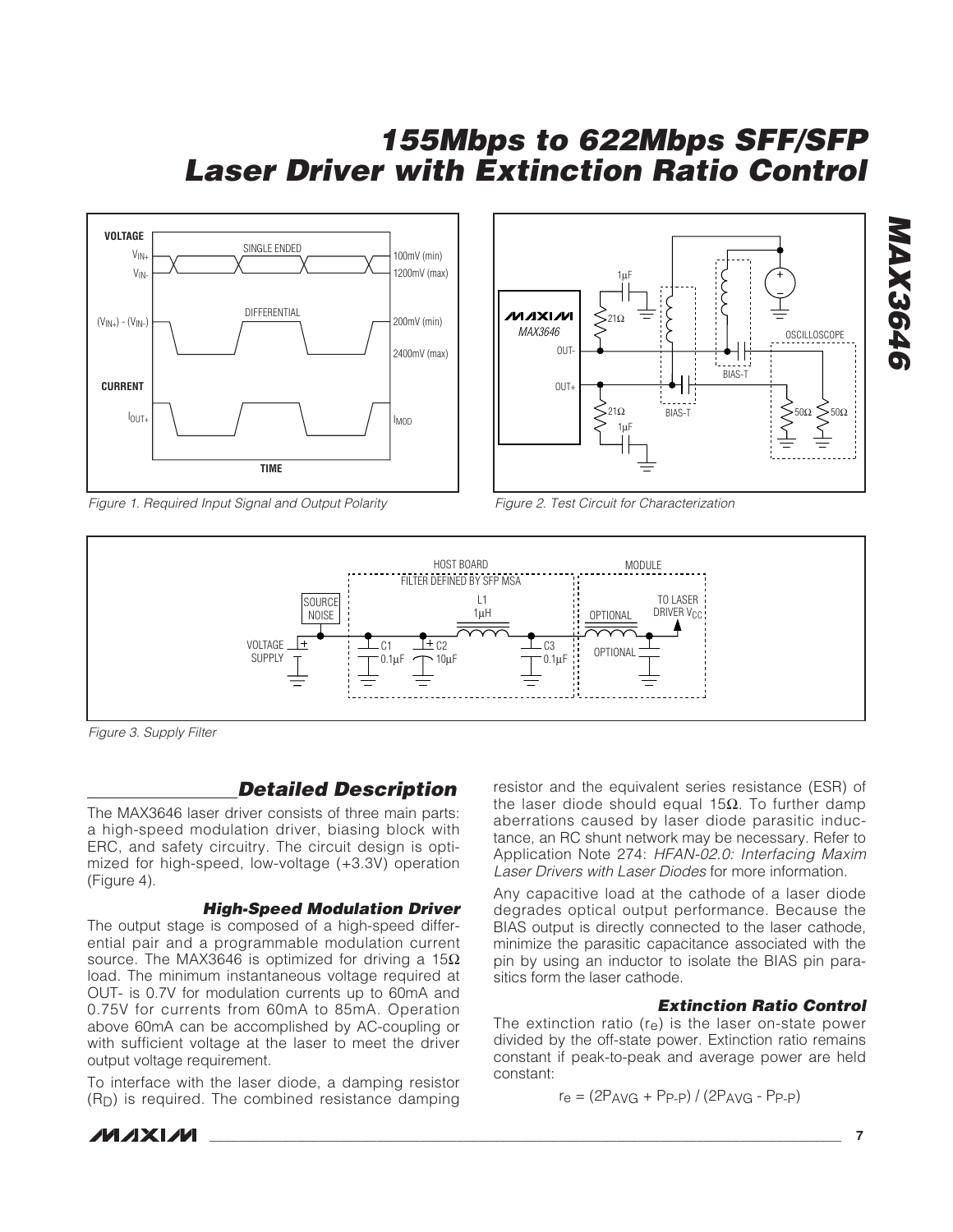



Figure 4. Functional Diagram

Average power is regulated using APC, which keeps constant current from a photodiode coupled to the laser. Peak-to-peak power is maintained by compensating the modulation current for reduced slope efficiency (η) of laser over time and temperature:

$$
PAVG = IMD/pMON
$$

$$
PP = \eta \times IMOD
$$

Modulation compensation from bias increases the modulation current by a user-selected proportion (K) needed to maintain peak-to-peak laser power as bias current increases with temperature. Refer to Application Note 1119: HFAN-02.2.1: Maintaining the Extinction Ratio of Optical Transmitters Using K-Factor Control for details:

#### $K = ΔI<sub>MOD</sub>/ΔI<sub>BIAS</sub>$

This provides a first-order approximation of the current increase needed to maintain peak-to-peak power. Slope efficiency decreases more rapidly as temperature increases. The MAX3646 provides additional temperature compensation as temperature increases past a user-defined threshold (T<sub>TH</sub>).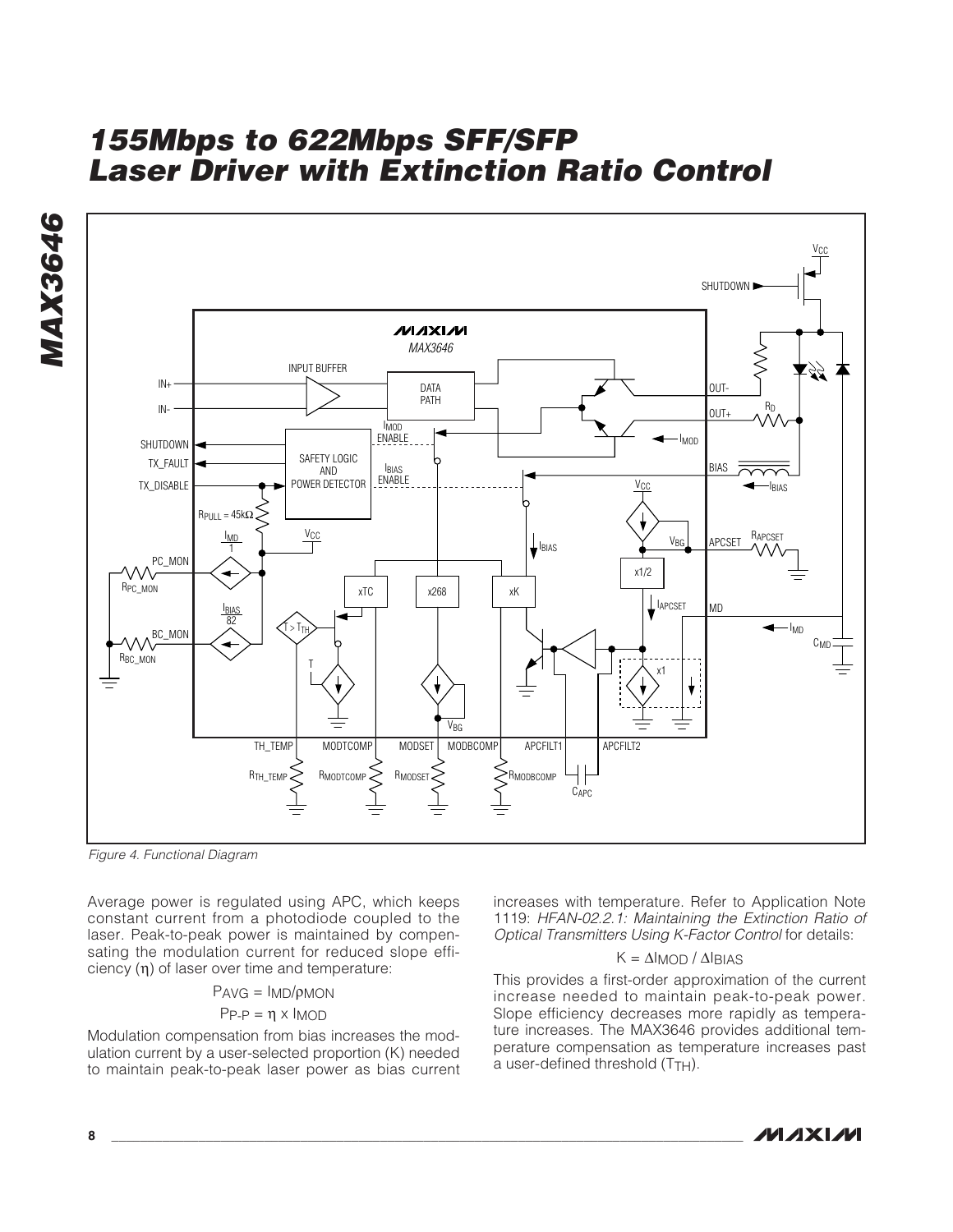

Figure 5. Simplified Safety Circuit

## **Table 1. Typical Fault Conditions**

| If any of the I/O pins are shorted to GND or V <sub>CC</sub> (single-point failure; see Table 2), and the bias current or the photocurrent<br>exceeds the programmed threshold. |
|---------------------------------------------------------------------------------------------------------------------------------------------------------------------------------|
| End-of-life (EOL) condition of the laser diode. The bias current and/or the photocurrent exceed the programmed threshold.                                                       |
| Laser cathode is grounded and photocurrent exceeds the programming threshold.                                                                                                   |
| No feedback for the APC loop (broken interconnection, defective monitor photodiode), and the bias current exceeds the<br>programmed threshold.                                  |

# **MAX3646 MAX3646**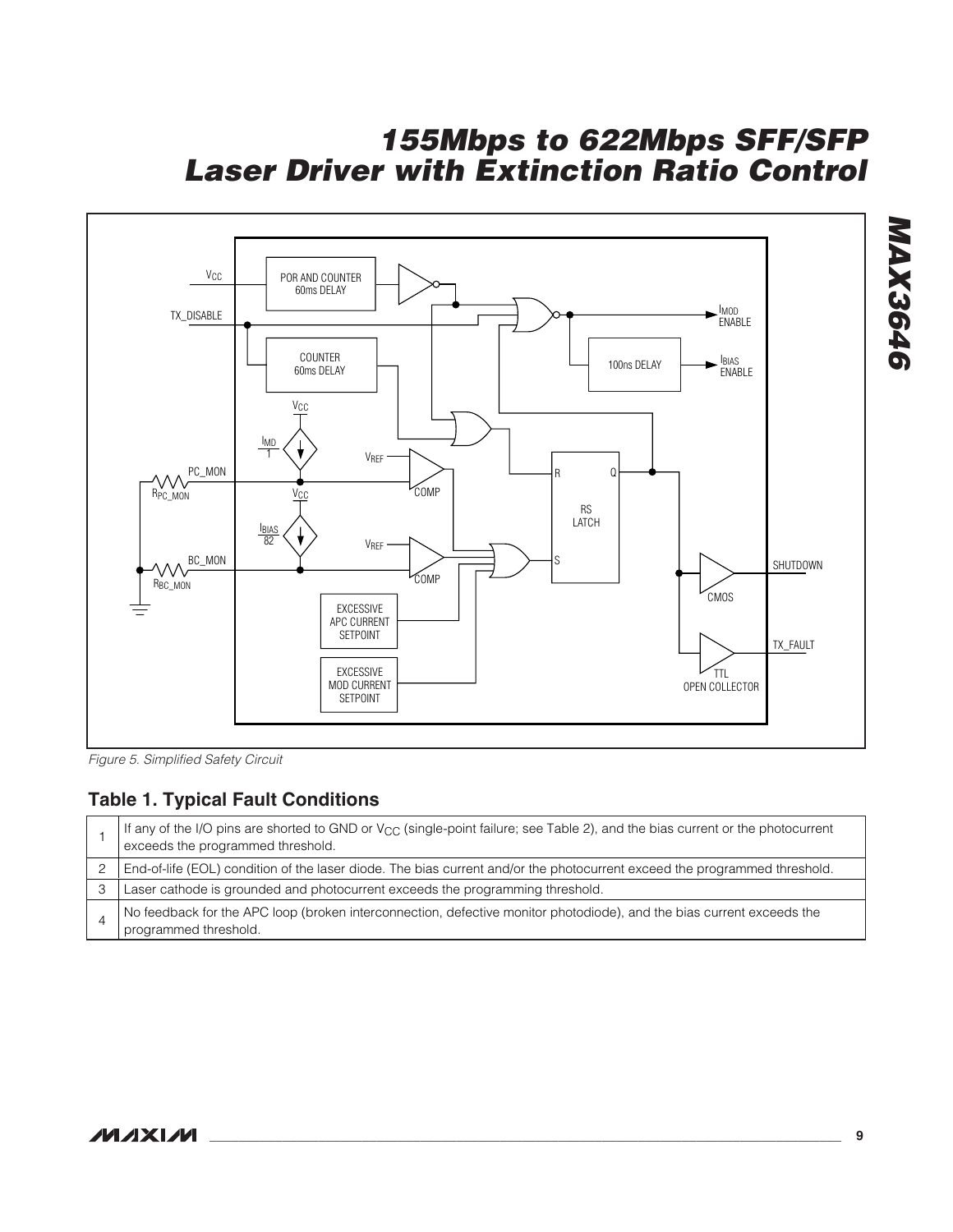## **Table 2. Circuit Responses to Various Single-Point Faults**

| <b>PIN</b>        | <b>CIRCUIT RESPONSE TO OVERVOLTATGE OR</b><br><b>SHORT TO V<sub>CC</sub></b>                                                                                                   | <b>CIRCUIT RESPONSE TO UNDERVOLTAGE OR</b><br><b>SHORT TO GROUND</b>                                                                                               |
|-------------------|--------------------------------------------------------------------------------------------------------------------------------------------------------------------------------|--------------------------------------------------------------------------------------------------------------------------------------------------------------------|
| TX_FAULT          | Does not affect laser power.                                                                                                                                                   | Does not affect laser power.                                                                                                                                       |
| <b>TX DISABLE</b> | Modulation and bias currents are disabled.                                                                                                                                     | Normal condition for circuit operation.                                                                                                                            |
| $IN +$            | The optical average power increases and a fault occurs<br>if V <sub>PC</sub> MON exceeds the threshold. The APC loop<br>responds by decreasing the bias current.               | The optical average power decreases and the APC loop<br>responds by increasing the bias current. A fault state<br>occurs if VBC MON exceeds the threshold voltage. |
| IN-               | The optical average power decreases and the APC loop<br>responds by increasing the bias current. A fault state<br>occurs if V <sub>BC_MON</sub> exceeds the threshold voltage. | The optical average power increases and a fault occurs<br>if V <sub>PC</sub> MON exceeds the threshold. The APC loop<br>responds by decreasing the bias current.   |
| <b>MD</b>         | This disables bias current. A fault state occurs.                                                                                                                              | The APC circuit responds by increasing the bias current<br>until a fault is detected, then a fault* state occurs.                                                  |
| <b>SHUTDOWN</b>   | Does not affect laser power. If the shutdown circuitry is<br>used, the laser current is disabled.                                                                              | Does not affect laser power.                                                                                                                                       |
| <b>BIAS</b>       | In this condition, the laser forward voltage is 0V and no<br>light is emitted.                                                                                                 | Fault state* occurs. If the shutdown circuitry is used, the<br>laser current is disabled.                                                                          |
| $OUT+$            | The APC circuit responds by increasing the bias current<br>until a fault is detected, then a fault state* occurs.                                                              | Fault state* occurs. If the shutdown circuitry is used, the<br>laser current is disabled.                                                                          |
| OUT-              | Does not affect laser power.                                                                                                                                                   | Does not affect laser power.                                                                                                                                       |
| PC_MON            | Fault state* occurs.                                                                                                                                                           | Does not affect laser power.                                                                                                                                       |
| BC_MON            | Fault state* occurs.                                                                                                                                                           | Does not affect laser power.                                                                                                                                       |
| APCFILT1          | IBIAS increases until VBC MON exceeds the threshold<br>voltage.                                                                                                                | IBIAS increases until VBC MON exceeds the threshold<br>voltage.                                                                                                    |
| APCFILT2          | IBIAS increases until VBC MON exceeds the threshold<br>voltage.                                                                                                                | IBIAS increases until VBC MON exceeds the threshold<br>voltage.                                                                                                    |
| <b>MODSET</b>     | Does not affect laser power.                                                                                                                                                   | Fault state* occurs.                                                                                                                                               |
| <b>APCSET</b>     | Does not affect laser power.                                                                                                                                                   | Fault state* occurs.                                                                                                                                               |

\*A fault state asserts the TX\_FAULT pin, disables the modulation and bias currents, and asserts the SHUTDOWN pin.

**MAX3646 MAX3646**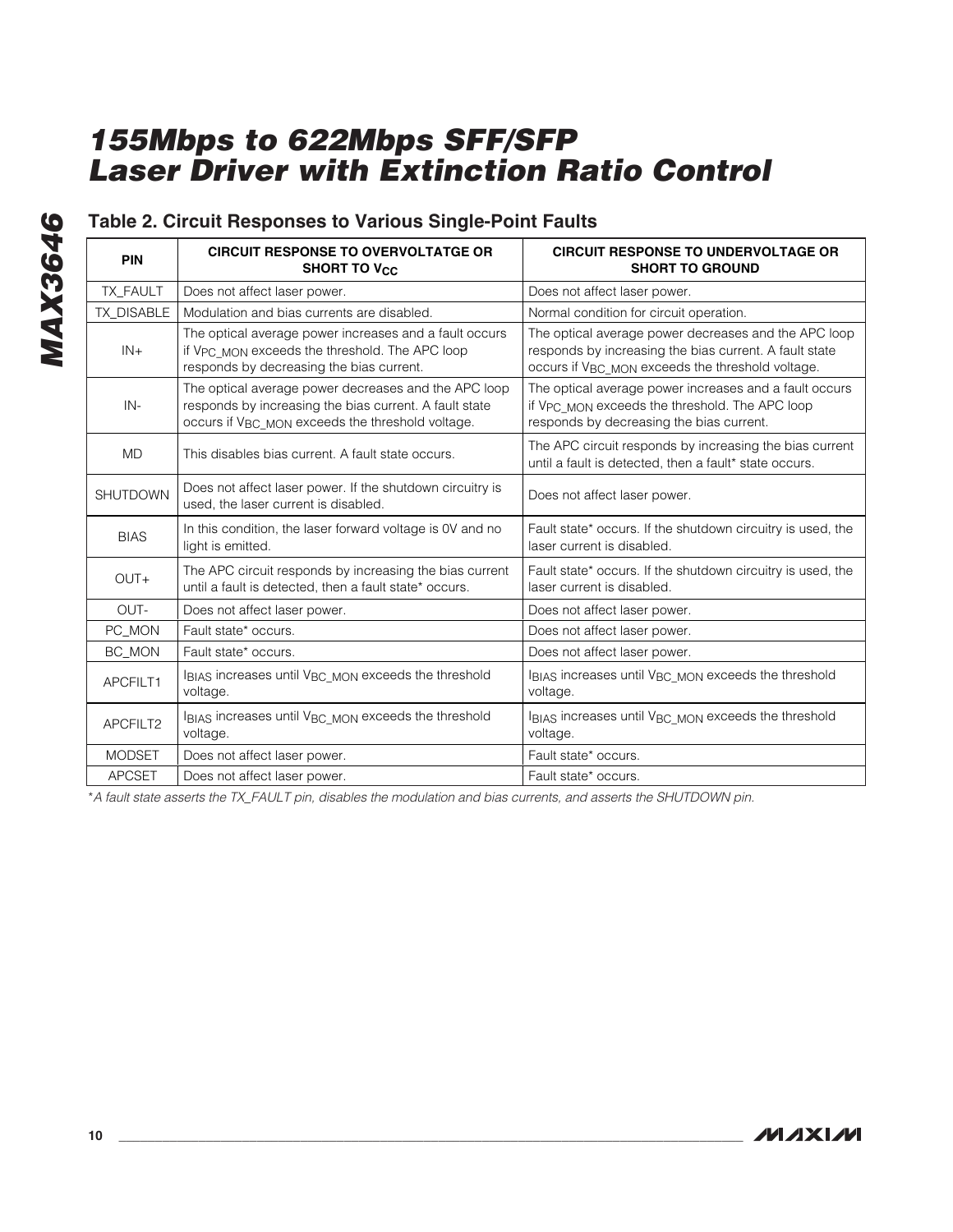| PARAMETER                           | <b>SYMBOL</b>  | <b>RELATION</b>                         |
|-------------------------------------|----------------|-----------------------------------------|
| Average power                       | PAVG           | $PAVG = (P_0 + P_1)/2$                  |
| Extinction ratio                    | re             | $r_{\rm e} = P_1 / P_0$                 |
| Optical power of a one              | P <sub>1</sub> | $P_1 = 2P_{AVG} \times r_e / (r_e + 1)$ |
| Optical power of a zero             | P <sub>0</sub> | $P_0 = 2P_{AVG} / (r_e + 1)$            |
| Optical amplitude                   | $P_{P-P}$      | $P_{P-P} = P_1 - P_0$                   |
| Laser slope efficiency              | η              | $\eta =$ Pp-p / $\mu$ <sub>MOD</sub>    |
| Modulation current                  | <b>IMOD</b>    | $I_{MOD} = P_{P-P}/\eta$                |
| Threshold current                   | lтн            | $P_0$ at $I \geq I$ <sub>TH</sub>       |
| <b>Bias current</b><br>(AC-coupled) | <b>BIAS</b>    | $I_{BIAS} \ge I_{TH} + I_{MOD}/2$       |
| Laser to monitor<br>transfer<br>.   | PMON           | IMD / PAVG                              |

#### **Table 3. Optical Power Relations**

**Note:** Assuming a 50% average input duty cycle and mark density.

#### **Safety Circuitry**

The safety circuitry contains a disable input (TX\_DISABLE), a latched fault output (TX\_FAULT), and fault detectors (Figure 5). This circuitry monitors the operation of the laser driver and forces a shutdown if a fault is detected (Table 1). The TX\_FAULT pin should be pulled high with a 4.7kΩ to 10kΩ resistor to V<sub>CC</sub> as required by the SFP MSA. A single-point fault can be a short to V<sub>CC</sub> or GND. See Table 2 to view the circuit response to various single-point failure. The transmit fault condition is latched until reset by a toggle or TX\_DISABLE or V<sub>CC</sub>. The laser driver offers redundant laser diode shutdown through the optional shutdown circuitry as shown in the Typical Application Circuit. This shutdown transistor prevents a single-point fault at the laser from creating an unsafe condition.

#### **Safety Circuitry Current Monitors**

The MAX3646 features monitors (BC\_MON, PC\_MON) for bias current (IBIAS) and photocurrent (IMD). The monitors are realized by mirroring a fraction of the currents and developing voltages across external resistors connected to ground. Voltages greater than VREF at PC\_MON or BC\_MON result in a fault state. For example, connecting a 100 $\Omega$  resistor to ground at each monitor output gives the following relationships:

VBC MON = (IBIAS / 82) x 100 $\Omega$ 

VPC MON =  $IMD \times 100\Omega$ 

External sense resistors can be used for high-accuracy measurement of bias and photodiode currents. On-chip isolation resistors are included to reduce the number of components needed to implement this function.

### **Design Procedure**

When designing a laser transmitter, the optical output is usually expressed in terms of average power and extinction ratio. Table 3 shows relationships that are helpful in converting between the optical average power and the modulation current. These relationships are valid if the mark density and duty cycle of the optical waveform are 50%.

For a desired laser average optical power (PAVG) and optical extinction ratio  $(r_e)$ , the required bias and modulation currents can be calculated using the equations in Table 3. Proper setting of these currents requires knowledge of the laser to monitor transfer  $(p_{MON})$  and slope efficiency (η).

#### **Programming the Monitor-Diode Current Set Point**

The MAX3646 operates in APC mode at all times. The bias current is automatically set so average laser power is determined by the APCSET resistor:

$$
PAVG = IMD / pMON
$$

The APCSET pin controls the set point for the monitor diode current. An internal current regulator establishes the APCSET current in the same manner as the MODSET pin. See the I<sub>MD</sub> vs. R<sub>APCSET</sub> graph in the Typical Operating Characteristics and select the value of RAPCSET that corresponds to the required current at +25°C:

$$
ImD = 1/2 \times VREF / RACPSET
$$

The laser driver automatically adjusts the bias to maintain the constant average power. For DC-coupled laser diodes:

$$
I_{\text{AVG}} = I_{\text{BIAS}} + I_{\text{MOD}} / 2
$$

#### **Programming the Modulation Current with Compensation**

Determine the modulation current form the laser slope efficiency:

$$
I_{MOD} = 2 \times P_{AVG} / η \times (r_e - 1)/(r_{e+} + 1)
$$

The modulation current of the MAX3646 consists of a static modulation current (I<sub>MODS</sub>), a current proportional to IBIAS, and a current proportional to temperature. The portion of I<sub>MOD</sub> set by MODSET is established by an internal current regulator, which maintains the reference voltage of VREF across the external programming resistor. See the I<sub>MOD</sub> vs. R<sub>MODSET</sub> graph in the Typical Operating Characteristics and select the value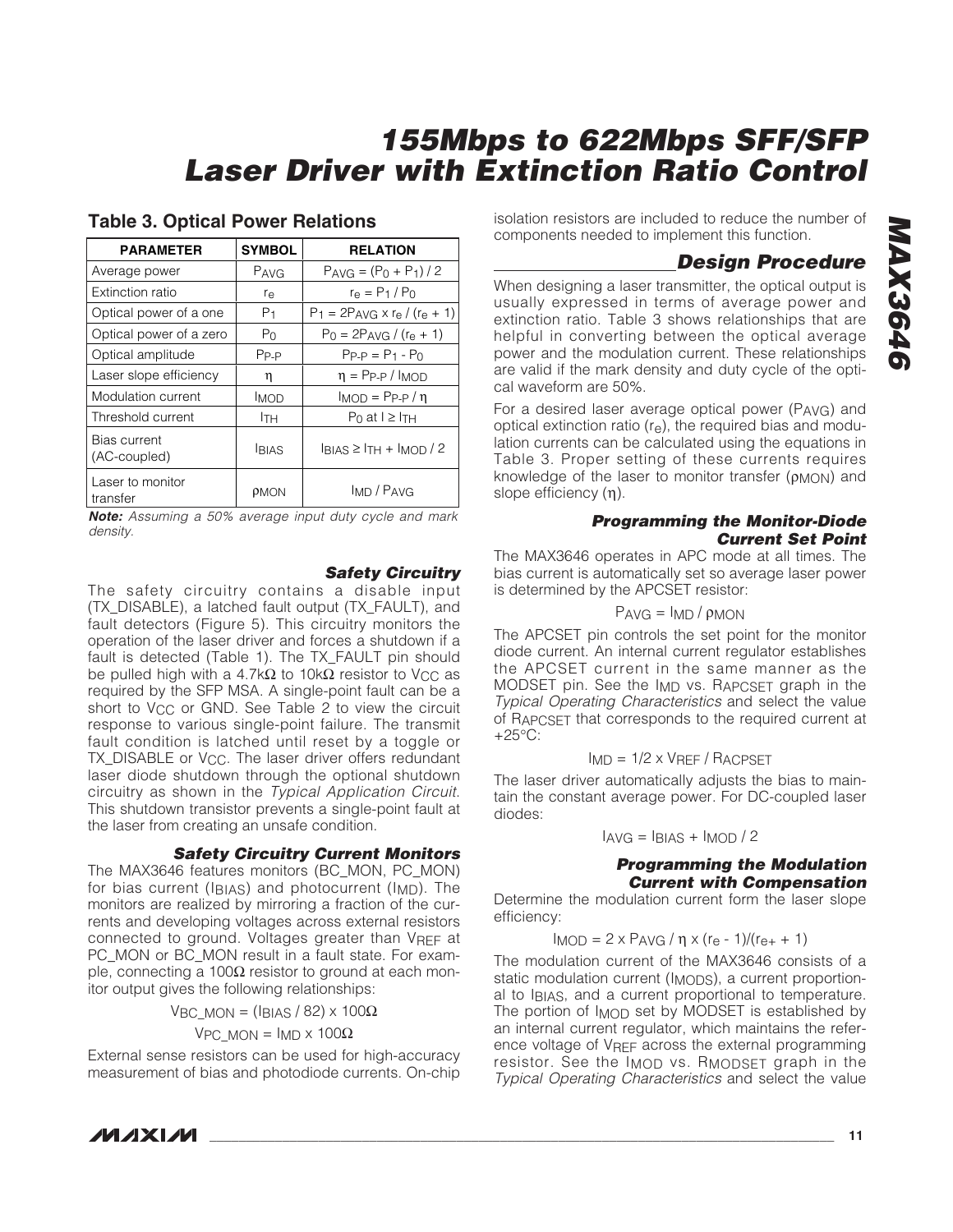at +25°C:

of RMODSET that corresponds to the required current<br>at +25°C:<br>IMOD = IMODS + K x IBIAS + IMODT<br>IMODS = 268 x VREF / RMODSET<br>IMODT = TC x (T - TTH) IT > TTH<br>IMODT = 0 IT  $\le$  TTH<br>An external resistor at the MODBCOMP pin set  $I_{MOD} = I_{MODS} + K \times I_{BIAS} + I_{MODT}$ IMODS = 268 x VREF / RMODSET  $I_{MODT} = TC \times (T - T_{TH})$   $I T > T_{TH}$  $Im_{ODT} = 0$   $1T \leq TTH$ 

An external resistor at the MODBCOMP pin sets current proportional to IBIAS. Open circuiting the MODBCOMP pin can turn off the interaction between IBIAS and IMOD:

$$
K = 1700 / (1000 + R \text{MODBCOMP}) \pm 10\%
$$

If I<sub>MOD</sub> must be increased from I<sub>MOD1</sub> to I<sub>MOD2</sub> to maintain the extinction ratio at elevated temperatures, the required compensation factor is:

 $K = (I_{MOD2} - I_{MOD1}) / (I_{BIAS2} - I_{BIAS1})$ 

A threshold for additional temperature compensation can be set with a programming resistor at the TH\_TEMP pin:

T<sub>TH</sub> = -70°C + 1.45MΩ / (9.2kΩ + R<sub>TH</sub> TEMP)°C  $\pm$ 10%

The temperature coefficient of thermal compensation above TTH is set by RMODTCOMP. Leaving the MODTCOMP pin open disables additional thermal compensation:

TC = 1 / (0.5 + RMODTCOMP( $k\Omega$ )) mA/°C  $\pm$ 10%



The minimum voltage at the OUT+ and OUT- pins is 0.7V.

For:

 $V_{\text{DIODE}}$  = Diode bias point voltage (1.2V typ)

 $R_{\text{L}}$  = Diode bias point resistance (5 $\Omega$  typ)

 $R_D$  = Series matching resistor (20 $\Omega$  typ)

For compliance:

 $V_{\text{OUT+}} = V_{\text{CC}} - V_{\text{DIODE}} - I_{\text{MOD}} \times (R_{\text{D}} + R_{\text{L}}) - I_{\text{DIODE}}$  $I_{BIAS} \times R_L \geq 0.7V$ 

#### **Current Compliance (IMOD > 60mA), AC-Coupled**

For applications requiring modulation current greater than 60mA, headroom is insufficient from proper operation of the laser driver if the laser is DC-coupled. To avoid this problem, the MAX3646's modulation output can be AC-coupled to the cathode of a laser diode. An external pullup inductor is necessary to DC-bias the modulation output at V<sub>CC</sub>. Such a configuration isolates laser forward voltage from the output circuitry and allows the output at OUT+ to swing above and below the supply voltage (VCC). When AC-coupled, the MAX3646 modulation current can be programmed up to 85mA. Refer to Application Note 274: HFAN-02.0: Interfacing



Figure 6. Simplified Input Structure



Figure 7. Simplified Output Structure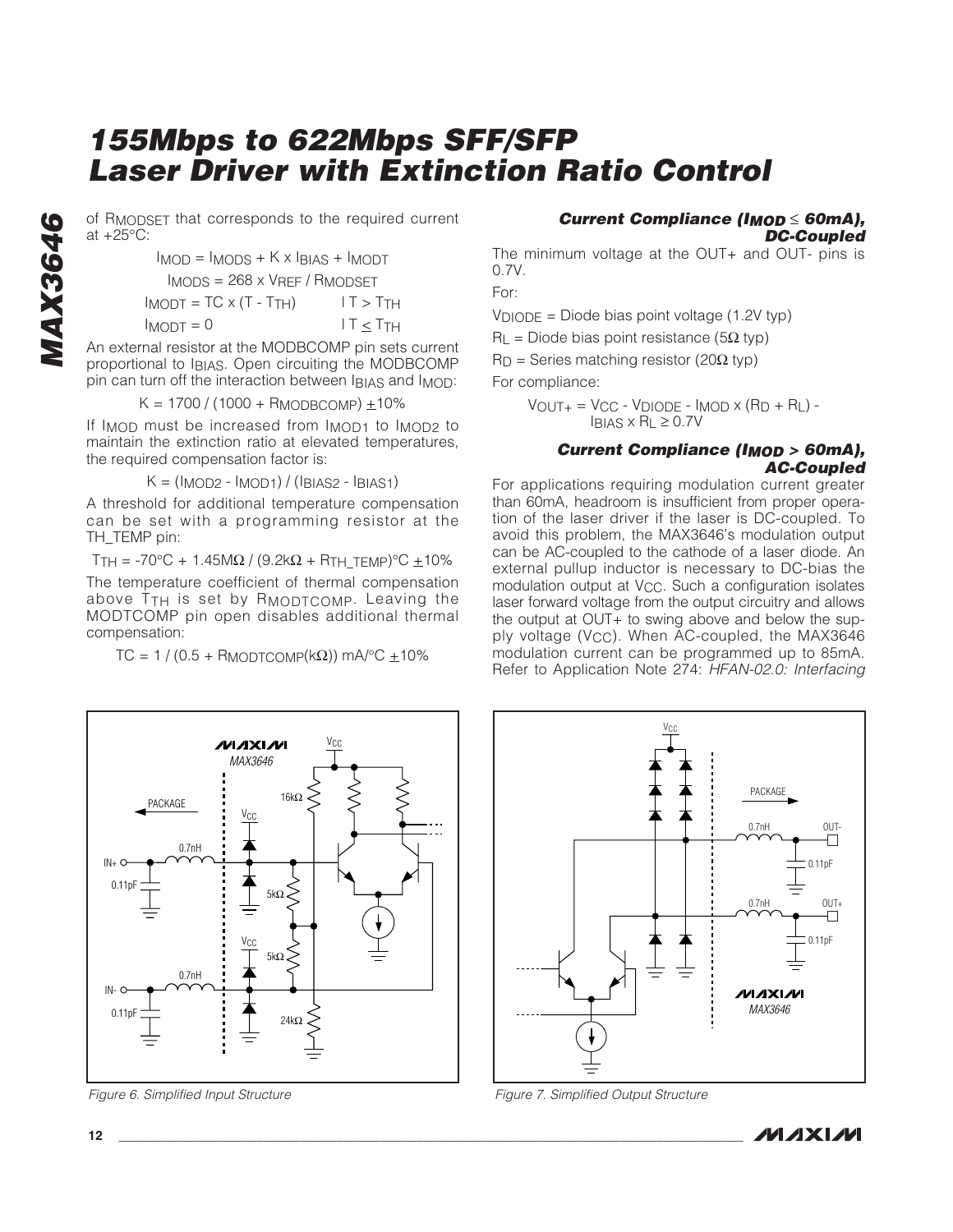Maxim Laser Drivers with Laser Diodes for more information on AC-coupling laser drivers to laser diodes.

For compliance:

 $V_{\text{OUT+}} = V_{\text{CC}} - I_{\text{MOD}} / 2 \times (R_{\text{D}} + R_{\text{L}}) \ge 0.75 V$ 

#### **Determine CAPC**

The APC loop filter capacitor (CAPC) must be selected to balance the requirements for fast turn-on and minimal interaction with low frequencies in the data pattern. The low-frequency cutoff is:

#### $CAPC(\mu) \cong 68 / (f_{3dB}(k) \times (n \times P_{MON})^{1.1})$

High-frequency noise can be filtered with an additional cap, CMD, from the MD pin to ground:

 $C_{MD} \cong C_{APC} / 4$ 

The MAX3646 is designed so turn-on time is faster than 1ms for most laser gain values (η x  $ρ$ MON). Choosing a smaller value of CAPC reduces turn-on time. Careful balance between turn-on time and low-frequency cutoff may be needed at low data rates for some values of laser gain.

#### **Interface Models**

Figures 6 and 7 show simplified input and output circuits for the MAX3646 laser driver. If dice are used, replace package parasitic elements with bondwire parasitic elements.

#### **Layout Considerations**

To minimize loss and crosstalk, keep the connections between the MAX3646 output and the laser diode as short as possible. Use good high-frequency layout techniques and multilayer boards with uninterrupted ground plane to minimize EMI and crosstalk. Circuit boards should be made using low-loss dielectrics. Use controlled-impedance lines for data inputs, as well as the module output.

#### **Laser Safety and IEC 825**

Using the MAX3646 laser driver alone does not ensure that a transmitter design is IEC 825 compliant. The entire transmitter circuit and component selections must be considered. Each customer must determine the level of fault tolerance required by their application, recognizing that Maxim products are not designed or authorized for use as components in systems intended for surgical implant into the body, for applications intended to support or sustain life, or for any other application where the failure of a Maxim product could create a situation where personal injury or death may occur.

#### **Exposed-Pad (EP) Package**

The exposed pad on the 24-pin QFN provides a very low thermal resistance path for heat removal from the IC. The pad is also electrical ground on the MAX3646 and should be soldered to the circuit board ground for proper thermal and electrical performance. Refer to Application Note 862: HFAN-08.1: Thermal Consideration of QFN and Other Exposed-Paddle Packages at **www.maxim-ic.com** for additional information.

#### **Chip Information**

PROCESSS: SiGe/BIPOLAR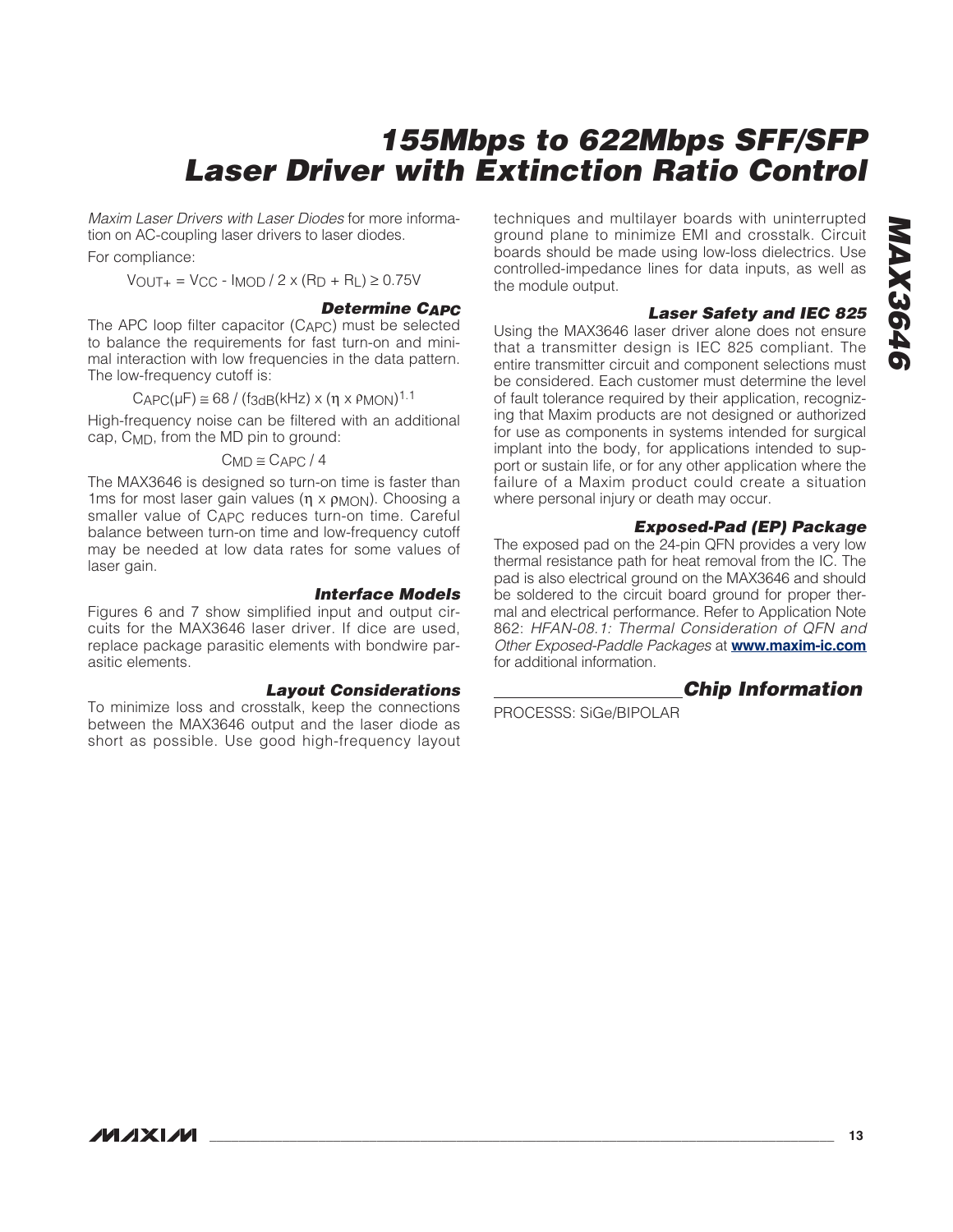

## **Package Information**

For the latest package outline information and land patterns (footprints), go to **www.maxim-ic.com/packages**. Note that a "+", "#", or "-" in the package code indicates RoHS status only. Package drawings may show a different suffix character, but the drawing pertains to the package regardless of RoHS status.

| <b>PACKAGE TYPE</b> | <b>PACKAGE CODE</b> | <b>TLINE NO.</b><br>ור | <b>FRN NO.</b><br>PΔ<br>ΔNΓ |
|---------------------|---------------------|------------------------|-----------------------------|
| 2Δ<br>→← ≀⊢NL⊢⊷     | T2444-3             | 0.126                  | 00-0021                     |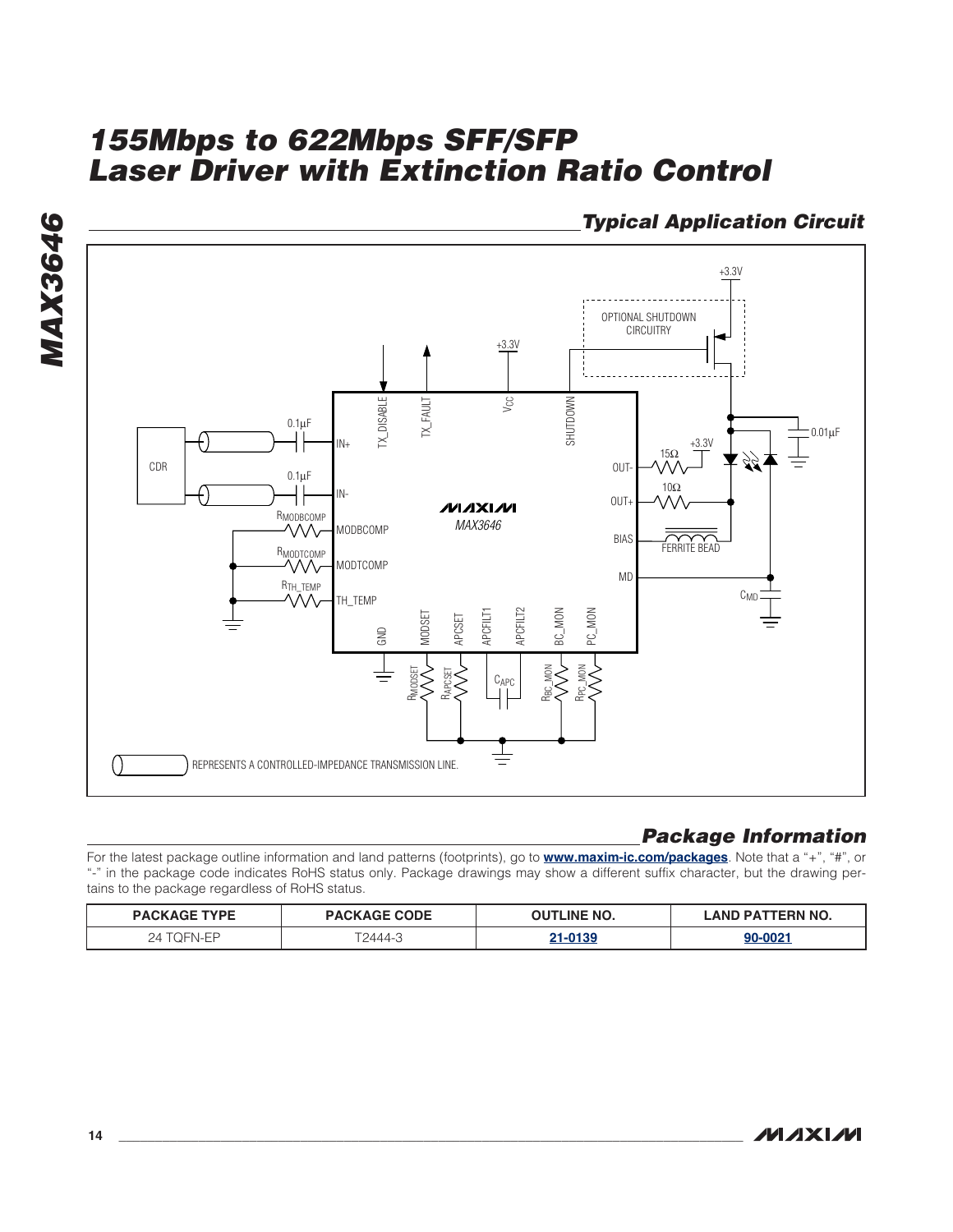## **Revision History**

| <b>REVISION</b><br><b>NUMBER</b> | <b>REVISION</b><br><b>DATE</b> | <b>DESCRIPTION</b>                                                                                                                                                                                                                                                                                                                      |            |
|----------------------------------|--------------------------------|-----------------------------------------------------------------------------------------------------------------------------------------------------------------------------------------------------------------------------------------------------------------------------------------------------------------------------------------|------------|
|                                  | 1/04                           | Initial release                                                                                                                                                                                                                                                                                                                         |            |
|                                  | 7/04                           | Added the lead(Pb)-free package option to the Ordering Information                                                                                                                                                                                                                                                                      |            |
| $\mathcal{P}$                    | 6/11                           | Updated Ordering Information; changed Absolute Maximum Ratings to reflect lead<br>and soldering specs; changed continuous power dissipation specs; updated bias-<br>current monitor ratio in <i>Electrical Characteristics</i> table; changed the APCSET and<br>MODSET function description in Pin Description table; replaced Figure 2 | 1, 2, 6, 7 |

Maxim cannot assume responsibility for use of any circuitry other than circuitry entirely embodied in a Maxim product. No circuit patent licenses are implied. Maxim reserves the right to change the circuitry and specifications without notice at any time.

**Maxim Integrated Products, 120 San Gabriel Drive, Sunnyvale, CA 94086 408-737-7600 \_\_\_\_\_\_\_\_\_\_\_\_\_\_\_\_\_\_\_\_ 15**